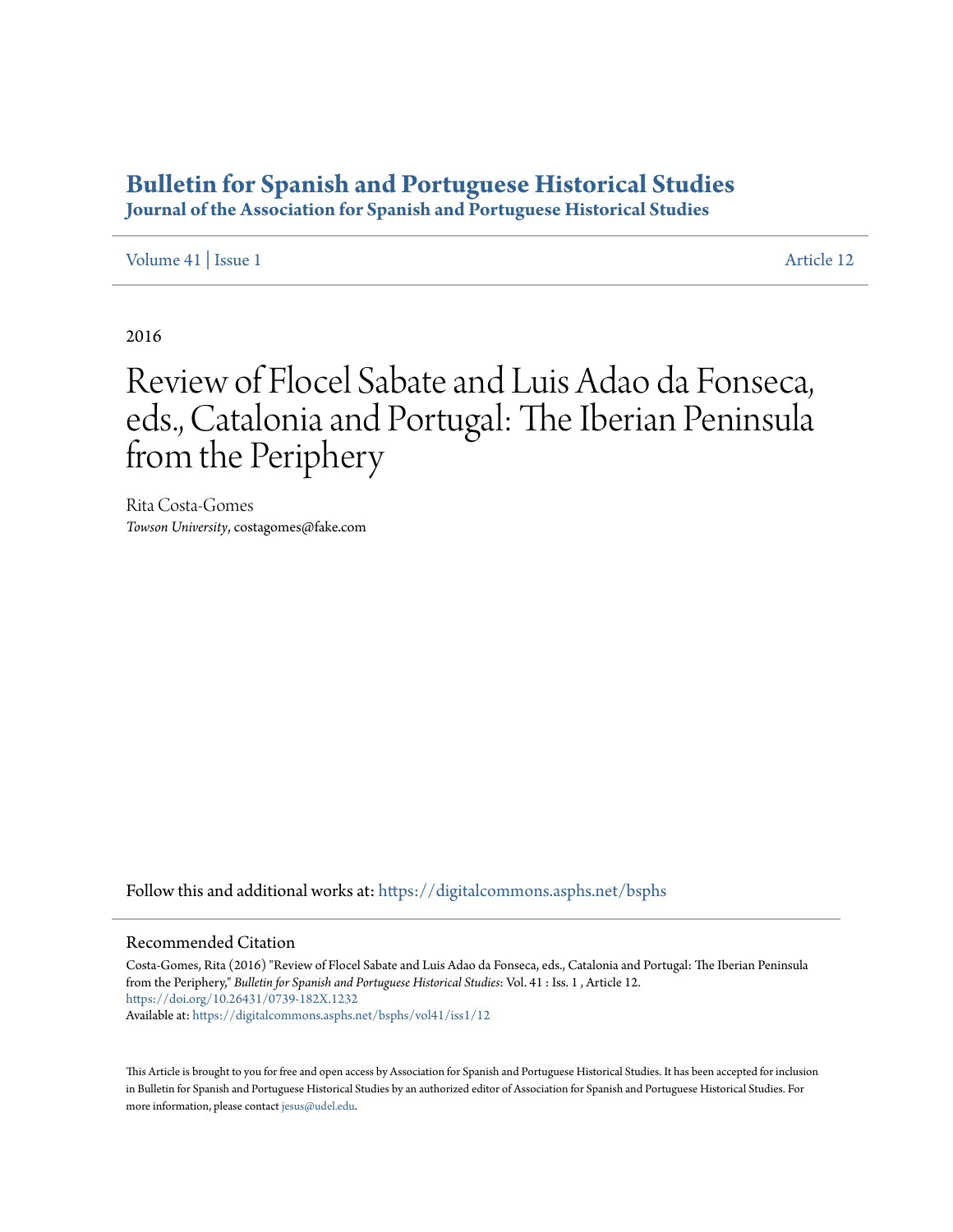## **Sabaté, Flocel and Fonseca, Luis Adão da, (eds).** *Catalonia and Portugal. The Iberian Peninsula from the Periphery***. Bern: Peter Lang, 2015. 529 pp.**

Iberian history, whichever way we wish to define and practice it, is a demanding field of research. This book reveals some of its obstacles and possibilities, as it also brings out the need for a critical reflection about the historiographies of Spain and Portugal if other spaces beyond those of the nation-states are to be considered. Taking the route of a historicization of "identities", a fluid concept as this book proposes it, is but one way to take this exciting journey. National identities prevail over other forms of group identity in this volume, an implicit tendency that does not escape the attention of a few contributors. It is easily detected in the frequent use of possessives throughout the book: "our authors", "our own vision", "our geographic location", etc., in which "we" refers to the Catalans, or the Portuguese, as self-evident, unchanging entities across time and space. Uneasiness sets in, and the essays that make it explicit and search for more neutral and detached perspectives are among the most productive and useful in this collection.

The book is composed of nineteen articles, the majority of them devoted to Catalonia (twelve, against seven focusing on Portugal). It conveys the results of a project funded by the European Science Foundation aiming at the comparative study of European regions, briefly described in concluding remarks (De Boer). The participation of both teams of researchers, specialists in the history of Portugal or the history of Catalonia, naturally expresses the agendas and internal debates within the historical field of each country. In the case of Portugal, those debates include a reassessment of the Habsburg period of "dynastic union" between 1580 and 1640, as well as a focus on the late medieval centuries (roughly, between 1200 and 1450) and their echoes in the 1800s. The articles about the language, historiography, and historical myths pertaining to Catalonia and the Crown of Aragon concentrate mostly on earlier chronologies. But there is another important discussion thread about concepts of Spain and of "Hispanic" identity in more recent periods, in particular the nineteenth and twentieth centuries.

Comparative arguments are rare in this collection of texts, regardless of a few ideas suggested in the introduction by editors Sabaté and Fonseca. For instance, a comparative hypothesis that would deserve a more thorough discussion in these pages is the contrast between 'historical paths" in which "territorial cohesion" and the unifying action of monarchical rule in Portugal would find a counterpart in "the cohesion of the society itself" in Catalonia (32). The strict specialization practiced by most historians today, as demonstrated in these essays, undoubtedly represents an obstacle to such comparisons. It is noteworthy, nonetheless, that specialists of Portugal in this book more often quote authors writing in Spanish or Catalan, while as those of Catalonia seldom quote scholarship published in Portuguese. In an interesting text toward the end of the volume, Òscar Costa explains how a "nostalgic view" of Portugal in Catalan culture is accompanied by a persistent lack of familiarity with its actual "distant" realities, a tendency the authors of these essays clearly exemplify. Hence, the importance and interest of this volume is in a movement towards mutual scientific engagement of both communities of historians.